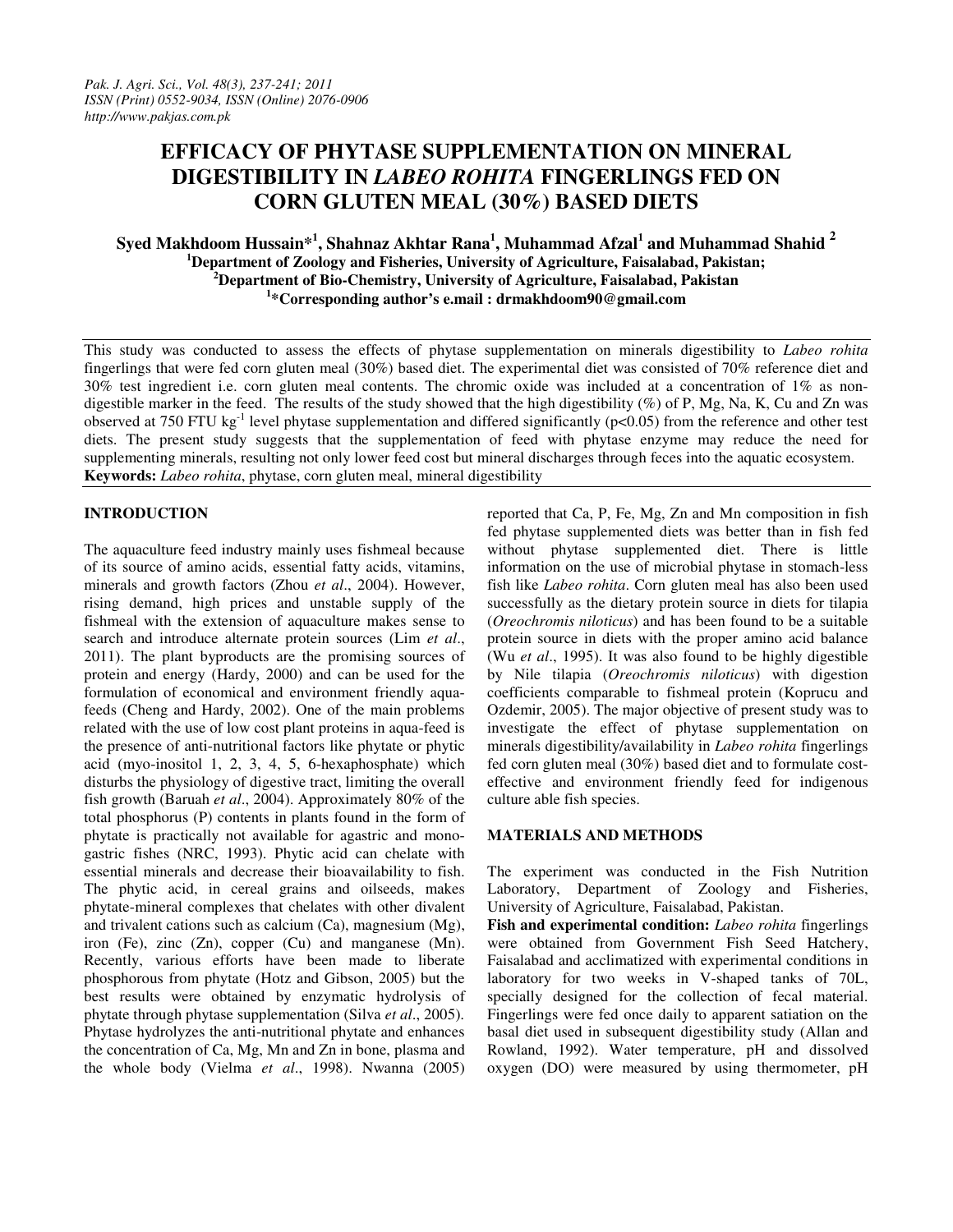meter (Jenway 3510) and DO meter (Jenway 970). Aeration was provided continuously to all the tanks through capillary system. Before starting the experiment, *Labeo rohita* fingerlings were treated with 5g/L of NaCl to ensure they were free from ectoparasite and fungal infection (Rowland and Ingram, 1991).

*Feed ingredients and experimental diets***:** The feed ingredients purchased from a commercial feed mill were analyzed for chemical composition following AOAC (1995) prior to the formulation of the experimental diets (Table 1). The reference diet was prepared to supply adequate levels of required nutrients for normal fish growth. Chromic oxide was used as an inert marker at 1% inclusion level in reference diet. The test diet was composed of 70 % reference diet and 30 % of the corn gluten meal (Table 2). The feed ingredients were grounded to pass through 0.5 mm sieve size. All ingredients were mixed in electric mixture for 10 minutes and fish oil was gradually added. During mixing 10-15 percent water was added for moisture. The floating pellets (3 mm) were prepared using Lab Extruder (model SYSLG30-IV). The phytase (Phyzyme® XP 10000 FTU/g; Danisco Animal Nutrition, Fin-65101 Vaasa, Finland) solution was prepared by dissolving 2g of microbial phytase (powder form) in 1000 ml of distilled water (Robinson *et al*., 2002). Seven test diets were prepared by spraying graded levels of phytase to sunflower meal based diets at 0, 250, 500, 750, 1000, 1250 and 1500 FTU kg<sup>-1</sup> diet. One unit of phytase activity (FTU) is defined as the enzyme activity that liberates 1 µmol of inorganic orthophosphate min<sup>-1</sup> at pH 5.5

|  | Table 1. Chemical composition $(\%)$ of feed ingredients |  |  |  |
|--|----------------------------------------------------------|--|--|--|
|--|----------------------------------------------------------|--|--|--|

and  $37^{\circ}$ C at a substrate concentration (sodium phosphate) of 5.1 µmol/L (Engelen *et al*., 1994).

*Feeding Protocol and Sample Collection***:** The fingerlings of *Labeo rohita* were fed twice daily (morning and afternoon) to approximate satiation. For each test diet three replicates were conducted and in each replicate fifteen fish were stocked. After the feeding session of two hours, the uneaten diet was drained out from each tank by opening the valves of the tanks. The tanks were washed completely to remove any particles of diets and refilled with water. Fecal material was collected from the fecal collection tube of each tank. Care was taken to avoid breaking the thin fecal strings to minimize nutrient leaching. Fecal material of each replicated treatment was dried in oven, ground and stored for chemical analysis. The experiment lasted for ten weeks for the collection of 4-5 g fecal material of each replicate.

*Minerals Analysis of Feed and Feces***:** For mineral estimation, the diets and feces samples were digested in a boiling nitric acid and perchloric acid mixture (2:1) according to AOAC (1995). Calcium, Mg, Fe, Cu, Zn and Mn were measured using Atomic Absorption Spectrophotometer (Model Hitachi Polarized, Z-8200). The phosphorus (P) was analyzed calorimetrically (UV-VIS 2001 spectrophotometer) at 720nm absorbance. The estimation of sodium (Na) and potassium (K) was done through Flame photometer (Jenway PFP-7, UK). Chromic oxide contents in diets and fecal material were estimated after oxidation with molybdate reagent (Divakaran *et al.*, 2002) using Spectrophotometer (UV-VIS 2001) at 370nm absorbance.

|                            |                 | <b>Dry matter Crude Protein</b> | Crude           | Crude           | Ash    | <b>Total</b>    | Gross         |
|----------------------------|-----------------|---------------------------------|-----------------|-----------------|--------|-----------------|---------------|
| <b>Ingredients</b>         | $\mathscr{G}_o$ | $\mathscr{G}_o$                 | Fat             | Fiber           | $(\%)$ | Carbohydrate    | <b>Energy</b> |
|                            |                 |                                 | $\mathscr{G}_o$ | $\mathscr{G}_o$ |        | $\mathscr{G}_o$ | (kcal/g)      |
| <b>Fish meal</b>           | 91.63           | 48.15                           | 7.16            | 0.52            | 26.23  | 17.94           | 3.69          |
| Wheat flour                | 92.45           | 10.10                           | 2.35            | 1.65            | 2.08   | 83.82           | 2.96          |
| Corn gluten $60\%$         | 92.59           | 59.12                           | 4.96            | 1.19            | 1.58   | 33.15           | 4.23          |
| <b>Rice polish</b>         | 94.09           | 12.35                           | 12.31           | 2.71            | 7.90   | 64.73           | 4.33          |
| Corn gluten meal<br>$30\%$ | 93.71           | 27.59                           | 2.46            | 1.53            | 9.56   | 41.18           | 4.87          |

 **Table 2. Ingredients composition (%) of reference and test diets** 

| <b>Ingredients</b>            | Reference diet | <b>Test diets</b> |
|-------------------------------|----------------|-------------------|
| <b>Fish meal</b>              | 20.0           | 14.0              |
| <b>Wheat flour</b>            | 24.0           | 16.8              |
| Corn gluten $60\%$            | 20.0           | 14.0              |
| <b>Rice polish</b>            | 25.0           | 17.5              |
| Fish oil                      | 7.0            | 4.9               |
| <b>Vitamin Premix</b>         | 1.0            | 0.7               |
| <b>Minerals</b>               | 1.0            | 0.7               |
| Ascorbic acid                 | 1.0            | 0.7               |
| Chromic oxide                 | 1.0            | 0.7               |
| Corn gluten meal $(30\%)$     |                | 30.0              |
| Coloriation of discossibility |                |                   |

 **Calculation of digestibility**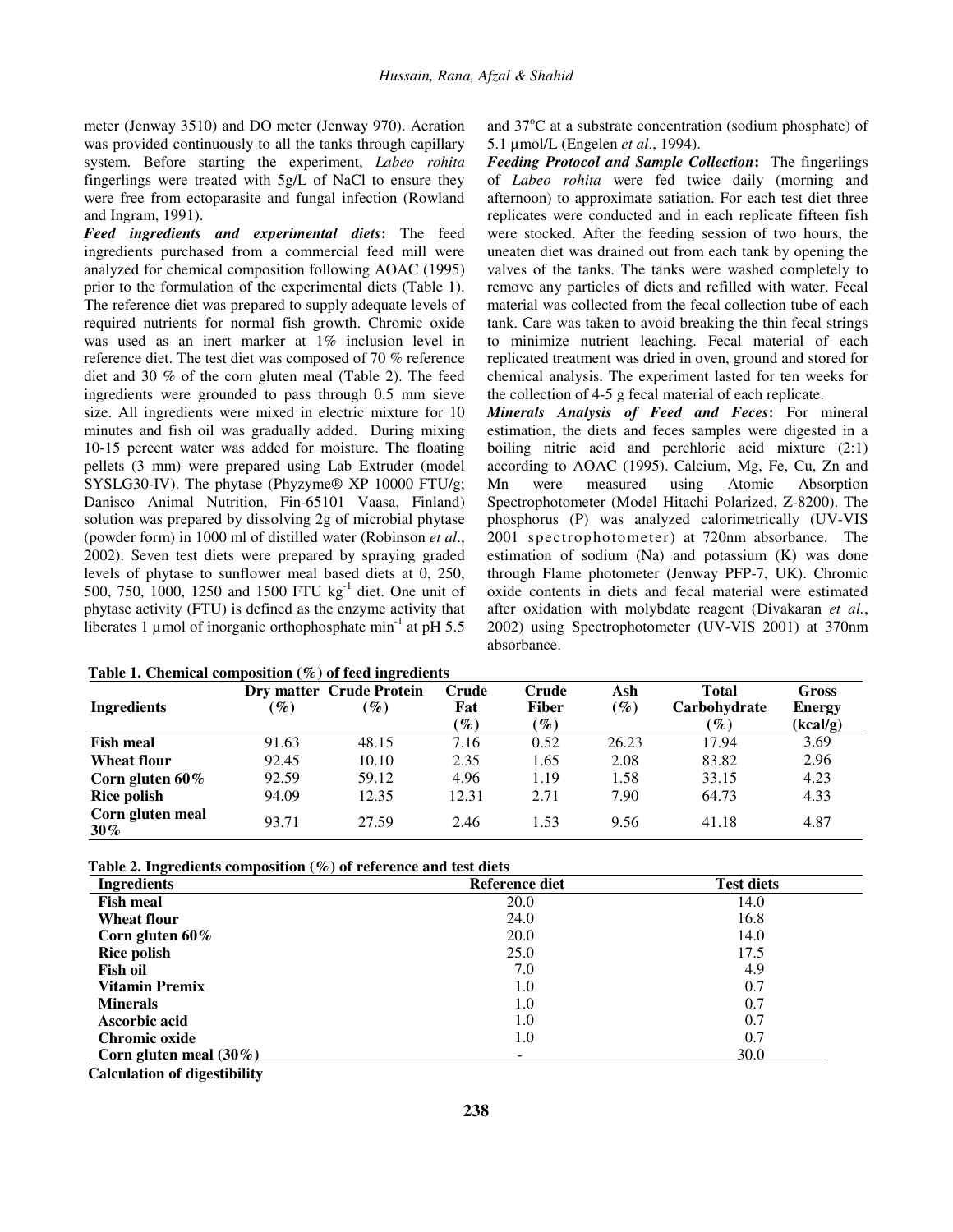Apparent nutrient digestibility coefficients (ADC) of test diets and test ingredients were calculated by the following formula reported in NRC (1993):

ADC(%)=100 -100 x % marker in diet x % nutrient in feces  $\%$  marker in feces x  $\%$  nutrient in diet

## **Statistical Analysis**

Minerals availability data of experimental diets was subjected to one-way analysis of variance, ANOVA (Steel *et al*., 1996). The differences among means were compared by Tukey's honesty significant difference test and considered significant at p<0.05 (Snedecor and Cochran, 1991). The CoStat computer software program (Version 6.303, PMB 320, Monterey, CA, 93940 USA) was used for statistical analysis.

#### **RESULTS**

The percentage minerals composition in reference diet, corn gluten meal (30%) based test diets and feces are presented in Table 3 and 4. Minerals availability/digestibility (%) on corn gluten meal (30%) based test diets is presented in Table 5. Phytase supplementation increased the minerals availability to fish. Digestibility data show that  $750$  FTU kg<sup>-1</sup> level of corn gluten test diet (diet-IV) proved best and produced high digestibility coefficient values for fingerlings when compared to reference and other phytase supplement diets. The digestibility values of P (82.9%), Mg (68.7%), Na (77%), K (80%), Cu (72%) and Zn (81%), respectively, at 750 FTU  $kg^{-1}$  level differed significantly (p<0.05) when compared to the reference and other phytase supplement test diets. However, the digestibility of Mn (74%) was highest at 1000 FTU  $kg^{-1}$  and significantly different (p<0.05) from reference and other phytase treated corn gluten meal based diets. The Fe digestibility (65%) recorded at 750 FTU  $kg^{-1}$ level was higher than phytase performance observed at 500 FTU  $kg^{-1}$  level. The Ca digestibility at 750 and 1000 FTU  $kg<sup>-1</sup>$  levels were significantly differed (p<0.05) from the reference and other phytase supplemented test diets.

### **DISCUSSION**

Phytate chelates with minerals and makes them unavailable to fish by reducing their digestibility (Sandberg *et al*., 1993), while breakdown of phytate may improve leaching of essential nutrients. Wise (1983) indicated that presence of phytate in plant based diets may chelate with minerals such as Ca, Mg, Fe, Cu, Zn and Mn. Reduction in fish growth may be correlated with scarcity of essential minerals (Lall, 2002). In the present study the maximum digestibility values of most of the minerals for *Labeo rohita* fingerlings fed on corn gluten meal (30%) based test diets, were at 750 FTU  $kg<sup>-1</sup>$  diet followed by 1000 FTU kg<sup>-1</sup> diet, and differed significantly from reference and other phytase levels based

test diets used. These results are in agreement with Sugiura *et al*. (2001) and Wang *et al*. (2009). However Debnath *et al*. (2005) suggested that 500 FTU  $kg^{-1}$  level of phytase supplementation is enough for optimal digestibility of minerals. Laining *et al*. (2010) found a higher (2000 FTU kg-1) level of phytase supplementation for improving minerals digestibility. The differences in optimal doses may be due to the variation in experimental species and types of major plant sources of the experimental diets. The digestibility of Ca, Mg, Na, K, Fe, Cu, Zn and Mn in *Labeo rohita* fed on corn gluten meal (30%) based diets may have been enhanced with phytase supplementation.

The phosphorous (P) availability/digestibility may have enhanced the availability of Ca, Mg, Na, K, Fe, Cu, Zn and Mn. The role of phytase liberating phosphorous and other minerals for different fish species has been addressed by Baruah *et al*. (2007). Gao *et al*. (2006) evaluated the impact of phytase supplementation in the diet of grass carp. They concluded that 500 to 1000 FTU kg<sup>-1</sup> levels of phytase supplementation enhances the phosphorous availability to fish and probably reduces the phosphorous excretion through feces as suggested by Cao *et al*. (2008).

### **CONCLUSION**

Phytase supplementation having 750 FTU  $kg^{-1}$  level in corn gluten meal (30%) based diets may prove highly beneficial in developing cost effective and environment friendly aqua feed for major carps.

## **REFERENCES**

- Allan, G.L. and S.J. Rowland. 1992. Development of an experimental diet for silver perch (*Bidyanus bidyanus*). Austasia Aqua. 6: 39-40.
- AOAC. 1995. Official Methods of Analysis.  $15<sup>th</sup>$  ed Association of Official Analytical Chemists, Washington, D.C. USA., p. 1094.
- Baruah, K., N.P. Sahu, A.K. Pal and D. Debnath. 2004. Dietary Phytase: An ideal approach for cost effective and low-polluting aquafeed. NAGA, World Fish Center Quarterly. 27: 15-19.
- Baruah, K., N.P. Sahu, A.K. PAL and D. Debnath. 2007. Interactions of dietary microbial phytase, citric acid and crude protein level on mineral utilization by rohu, *Labeo rohita* (Hamilton), Juveniles. J. World Aqua. Soc. 38: 238-249.
- Cao, L., Y. Yang, W.M. Wang, A. Yakupitiyage, D.R. Yuan and J.S. Diana. 2008. Effects of pretreatment with microbial phytase on phosphorous utilization and growth performance of Nile tilapia (*Oreochromis niloticus*). Aquaculture Nutr. 14: 99-109.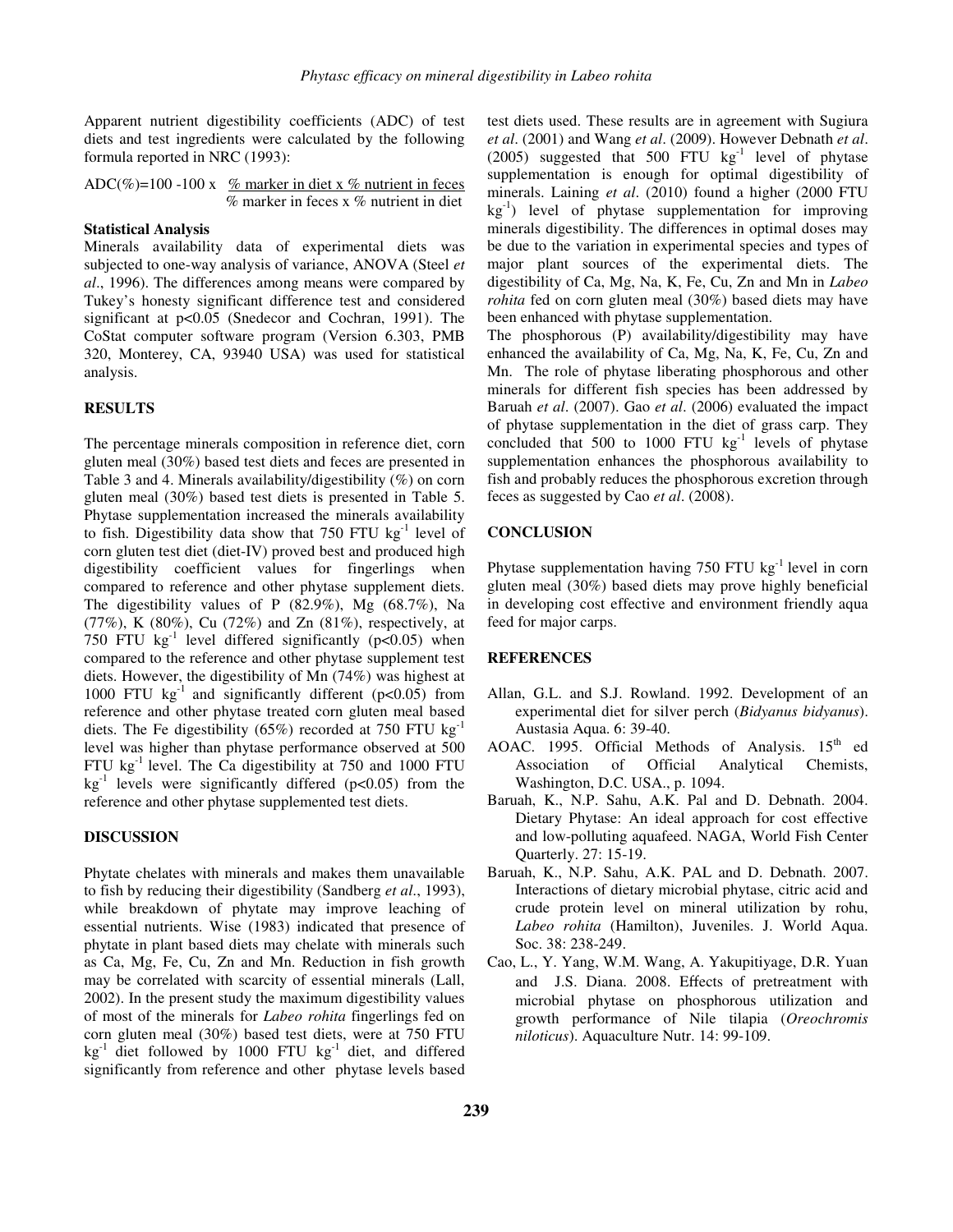| Table 3. Analyzed minerals composition $(\%$   |                                   |                                           |                            | of reference and corn gluten meal $(30\%)$ based test diets          |                     |                                           |                                    |                                                                                                  |                                                         |                         |
|------------------------------------------------|-----------------------------------|-------------------------------------------|----------------------------|----------------------------------------------------------------------|---------------------|-------------------------------------------|------------------------------------|--------------------------------------------------------------------------------------------------|---------------------------------------------------------|-------------------------|
| Diets                                          | $({\rm FTU\,kg^{-1}})$<br>Phytase | $\mathrm{Ca}\left(\mathscr{V}_{o}\right)$ | $P(\%)$                    | ${Mg\left( \frac{{\sigma _b}}{6}\right)}$                            | Na $(\%)$           | $\mathbf{K}\left( \mathscr{V}_{o}\right)$ | Fe $(\%)$                          | $\mathrm{Cu} \left( \mathscr{C}_o \right)$                                                       | $\mathbf{Zn}$ (%)                                       | $\mathrm{Mn}\,(\%)$     |
| Reference diet                                 |                                   | $0.23 + 0.015$                            | $3.74 \pm 0.015$           | $0.091 \pm 0.0020$ 1.03 $\pm 0.015$                                  |                     |                                           | $1.65 \pm 0.035$ 0.11 $\pm$ 0.0070 |                                                                                                  | $0.098 \pm 0.0025$ $0.15 \pm 0.0058$ $0.079 \pm 0.0015$ |                         |
| Test diet-I                                    |                                   | $0.25 \pm 0.015$                          | $2.72\pm0.015$             | $0.072 \pm 0.0015$ 0.84 $\pm 0.015$                                  |                     | $.39 \pm 0.015$                           | $0.077\pm0.0015$                   | $0.068 + 0.0032$                                                                                 | $0.12 \pm 0.015$                                        | $0.071 + 0.0012$        |
| Test diet-II                                   | 250                               | $0.25 \pm 0.012$                          | 2.74±0.017                 | $0.074 \pm 0.0017$ 0.82±0.0058                                       |                     | $.47 + 0.021$                             | $0.075 \pm 0.0015$                 | $0.071 + 0.0021$                                                                                 | $0.13 \pm 0.012$                                        | $0.073 + 0.0006$        |
| Test diet-II                                   | $\overline{500}$                  | $0.26 + 0.0058$                           | $2.73 \pm 0.015$           | $0.073 \pm 0.0015$                                                   | $0.86 + 0.012$      | $.45 \pm 0.015$                           | $0.077 + 0.0010$                   | $0.070 + 0.0006$                                                                                 | $0.13 \pm 0.015$                                        | $0.072 + 0.0026$        |
| Test diet-IV                                   | 750                               | $0.26 + 0.010$                            | $5+0.015$<br>$\frac{1}{2}$ | $0.075 \pm 0.0015$                                                   | $0.84 + 0.020$      | $.43\pm0.021$                             | $0.078 + 0.0031$                   | $0.071 + 0.0015$                                                                                 | $0.12 \pm 0.015$                                        | $0.072 + 0.0015$        |
| Test diet-V                                    | 1000                              | $0.25 \pm 0.015$                          | $2.72\pm0.012$             | $0.072 + 0.0012$                                                     | $0.85 + 0.015$      | $-47±0.015$                               | $0.076 \pm 0.0015$                 | $0.073 + 0.0015$                                                                                 | $0.11 \pm 0.010$                                        | $0.072\pm0.0015$        |
| Test diet-VI                                   | 1250                              | $0.24 + 0.021$                            | $2.73\pm0.021$             | $0.073 \pm 0.0021$                                                   | $0.82 + 0.015$      | $.40 \pm 0.021$                           | $0.075 \pm 0.0015$                 | $0.071 + 0.0021$                                                                                 | $0.13 \pm 0.017$                                        | 0.074 <sub>0.0015</sub> |
| Test diet-VII                                  | 1500                              | $0.24 \pm 0.015$                          | $2.73 + 0.015$             | $0.073 \pm 0.0015$ 0.74 $\pm 0.0058$                                 |                     | $1.42 \pm 0.058$                          |                                    | $0.075 \pm 0.0021$ $0.072 \pm 0.0010$ $0.12 \pm 0.021$                                           |                                                         | $0.070 + 0.0021$        |
| Data are means of three replicates $\pm$ S.D   |                                   |                                           |                            |                                                                      |                     |                                           |                                    |                                                                                                  |                                                         |                         |
| Table 4. Analyzed minerals composition $(\%$ ) |                                   |                                           |                            | of feces of reference and corn gluten meal $(30\%)$ based test diets |                     |                                           |                                    |                                                                                                  |                                                         |                         |
| <b>Diets</b>                                   | $({\rm FTU\,kg}^{-1})$<br>Phytase | $\mathrm{Ca}\left(\mathscr{V}_{o}\right)$ | $\mathbf{P}(\%)$           | ${Mg\left( \frac{{\sigma _\theta }}{6}\right)}$                      | $\mathrm{Na}\,(\%)$ | $\mathbf{K}\left( \mathscr{V}_{e}\right)$ | $\mathrm{Fe}~(\%)$                 | $\mathrm{Cu} \left( \begin{smallmatrix} \varnothing_0 \ \varnothing_0 \end{smallmatrix} \right)$ | $\mathbf{Zn}\left( \mathscr{U}_{e}\right)$              | $\mathrm{Mn}\,(\%)$     |
| Reference diet                                 |                                   | $0.12 \pm 0.010$                          | $.13 + 0.020$              | $0.064\pm0.0050$ 0.61 $\pm0.035$                                     |                     | $0.73 + 0.040$                            | $0.063 \pm 0.0040$ 0.054±0.0031    |                                                                                                  | $0.058 + 0.0030$                                        | $0.048 + 0.0031$        |
| Test diet-l                                    |                                   | $0.13 \pm 0.012$                          | $.06 + 0.064$              | $0.043 + 0.0032$                                                     | $0.48 + 0.031$      | $0.62 + 0.023$                            | $0.048 + 0.0031$                   | $0.041 + 0.0020$                                                                                 | $0.051 \pm 0.0040$                                      | $0.045 + 0.0025$        |
| Test diet-II                                   | 250                               | 0.098±0.0025                              | $0.92 + 0.055$             | $0.040 \pm 0.0015$                                                   | $0.39 + 0.015$      | $0.54 + 0.050$                            | $0.040 + 0.0021$                   | $0.036 + 0.0026$                                                                                 | $0.054 \pm 0.0042$                                      | $0.041 + 0.0020$        |
| Test diet-II                                   | 500                               | 0.089±0.0020                              | 87±0.065                   | $0.039 + 0.0020$                                                     | $0.36 + 0.026$      | $0.52 + 0.031$                            | $0.037 + 0.0032$                   | $0.032 \pm 0.0035$                                                                               | $0.048 + 0.0031$                                        | $0.035 \pm 0.0023$      |
| Test diet-IV                                   | 750                               | $0.058 \pm 0.0050$                        | $0.54 \pm 0.055$           | $0.027 \pm 0.0026$ 0.22±0.026                                        |                     | $0.31 + 0.025$                            | $0.031 \pm 0.0025$                 | $0.023 + 0.0015$                                                                                 | $0.024 \pm 0.0025$                                      | $0.023 + 0.0015$        |
| Test diet-V                                    | 1000                              | 0.076±0.0035                              | $0.76 + 0.055$             | $0.038 + 0.0030$                                                     | $0.36 + 0.031$      | $0.46 + 0.035$                            |                                    | $0.046 \pm 0.0036$ 0.031±0.0015                                                                  | $0.035 \pm 0.0035$                                      | $0.021 \pm 0.0021$      |
| Test diet-VI                                   | 1250                              |                                           | $.02 + 0.095$              | $0.048 + 0.0051$                                                     | $0.48 + 0.035$      | $0.72 + 0.031$                            | $0.053 \pm 0.0032$                 | $0.044\pm0.0026$                                                                                 | $0.057 \pm 0.0061$                                      | $0.028 + 0.0040$        |
| Test diet-VII                                  | 1500                              | $0.100 + 0.0068$                          | $.05 + 0.038$              | $0.057\pm0.0015$ 0.53 $\pm0.025$                                     |                     | $0.80 + 0.021$                            |                                    | $0.057 \pm 0.0045$ 0.050 $\pm 0.0021$                                                            | $0.051 \pm 0.0081$                                      | $0.038 + 0.0023$        |
| Data are means of three replicates $\pm$ S.D   |                                   |                                           |                            |                                                                      |                     |                                           |                                    |                                                                                                  |                                                         |                         |

| i                                                                                                        |  |
|----------------------------------------------------------------------------------------------------------|--|
|                                                                                                          |  |
|                                                                                                          |  |
|                                                                                                          |  |
|                                                                                                          |  |
| i                                                                                                        |  |
|                                                                                                          |  |
| くろく                                                                                                      |  |
|                                                                                                          |  |
| <b>،</b>                                                                                                 |  |
| Ì                                                                                                        |  |
| $\ddot{ }$<br><br>֧֧֧ׅ֧֧֦֧ׅ֧ׅ֧ׅ֧ׅ֧ׅ֧ׅ֧֛֚֚֚֚֚֚֚֚֚֚֚֚֚֚֚֚֚֚֚֚֚֡֝֝֓֜֝֬֝֟֓֡֜֜֜֜֜֜<br>֧֧֧֧֧֚֚֚֚֚֚֚֚֚֚֚֚֚֝֘֝֘֩ |  |
|                                                                                                          |  |
|                                                                                                          |  |

|                         | Table 5. Minerals availability/digestibility ( |                                                            | $\%$ ) of reference and corn gluten mea l (30%) based test diets |                                |                                        |                                |                                |                                |
|-------------------------|------------------------------------------------|------------------------------------------------------------|------------------------------------------------------------------|--------------------------------|----------------------------------------|--------------------------------|--------------------------------|--------------------------------|
|                         |                                                |                                                            |                                                                  |                                | Phytase levels (FTU kg <sup>-1</sup> ) |                                |                                |                                |
| <b>Minerals</b>         | Reference diet                                 |                                                            | 250                                                              |                                | 750                                    | 1000                           | 1250                           | 1500                           |
|                         |                                                | (Test diet-I)                                              | (Test diet-II)                                                   | Test diet-III                  | Test diet-IV)                          | Test diet- $V$ )               | Test diet-VI)                  | Test diet-VII)                 |
|                         | $52.82 \pm 0.97$ <sup>de</sup>                 | $52.51 \pm 3.40^{\circ}$                                   | $64.38 \pm 1.82^{b}$                                             | $68.24 \pm 1.01^{\rm br}$      | $30.28 + 2.66^a$                       | $72.43\pm3.89$ <sup>a</sup>    | 64.49±4.58 <sup>bc</sup>       | $60.74 + 2.42$ <sup>cd</sup>   |
|                         | $48.41 \pm 1.41$ <sup>t</sup>                  | $63.91 \pm 1.96$ <sup>de</sup><br>44.64±3.38 <sup>cd</sup> | 69.90±2.66 <sup>bcd</sup>                                        | $70.74 \pm 2.25$ <sup>bc</sup> | 82.92±2.07 <sup>a</sup>                | $75.21 \pm 1.67^b$             | $65.47 \pm 2.86$ <sup>cd</sup> | 51.90±2.87°                    |
| $\mathbb{N}$ g          | $39.48 \pm 1.78$ <sup>d</sup>                  |                                                            | $51.82 \pm 2.16$ <sup>bc</sup>                                   | $51.31 \pm 2.21$ <sup>bc</sup> | $68.68 \pm 2.32$ <sup>a</sup>          | $53.12\pm3.98^{\circ}$         | $40.20 + 2.40d$                | $29.05\pm3.67^{\circ}$         |
|                         | $47.21 \pm 3.27^{\circ}$                       | $47.73 \pm 3.60^{\circ}$                                   | $57.05 \pm 2.32^b$                                               | $61.58 \pm 1.55^{\circ}$       | $7.11 \pm 2.38$ <sup>a</sup>           | $62.43 \pm 2.72$ <sup>b</sup>  | $45.88 \pm 2.11$               | $42.23 \pm 0.88$               |
|                         | 59.21±1.06°                                    | 59.09±0.91°                                                | $66.91\pm3.13^{b}$                                               | $67.27 \pm 2.60^{\circ}$       | $30.72 + 2.47^a$                       | $72.29 \pm 2.93^b$             | $52.14\pm3.61$ <sup>cc</sup>   | 48.78±2.94 <sup>d</sup>        |
|                         | $50.37 + 2.10^{bc}$                            | $42.25 \pm 2.53$ <sup>cd</sup><br>44.52±1.42 <sup>de</sup> | $52.63{\pm}3.58^{bc}$                                            | $58.39 \pm 4.08$ <sup>ab</sup> | $64.95 \pm 3.34$ <sup>a</sup>          | 46.04 $\pm$ 6.80 <sup>bc</sup> | $34.07 \pm 3.87$ <sup>de</sup> | $30.49 \pm 1.57$ <sup>e</sup>  |
|                         | $48.93 \pm 1.35$ <sup>cd</sup>                 |                                                            | 54.20 $\pm$ 3.58 <sup>bc</sup>                                   | $58.83\pm3.92^{b}$             | $1.85 \pm 3.11$ <sup>a</sup>           | $62.61\pm3.37^b$               | $43.06 \pm 3.36$ <sup>de</sup> | $37.41 \pm 3.65$ <sup>e</sup>  |
| $\overline{\mathbf{L}}$ | 64.18±1.57 <sup>bc</sup>                       | 59.03±3.99°                                                | $61.42 \pm 1.24$ <sup>c</sup>                                    | $65.29 \pm 3.69$ <sup>bc</sup> | 81.42±4.14 <sup>ª</sup>                | $71.29 + 2.25^{b}$             | 59.11±3.70°                    | $60.47\pm3.36^{\circ}$         |
| Мn                      | $45.50 \pm 3.42$ <sup>d</sup>                  | $42.06 + 4.22^d$                                           | 49.78±1.99 <sup>cd</sup>                                         | 24.99±4.07°                    | 71.46±2.78 <sup>ab</sup>               | 74.28±2.21 <sup>a</sup>        | $65.07 \pm 2.96^{\circ}$       | $50.96 \pm 2.98$ <sup>cd</sup> |

**240**